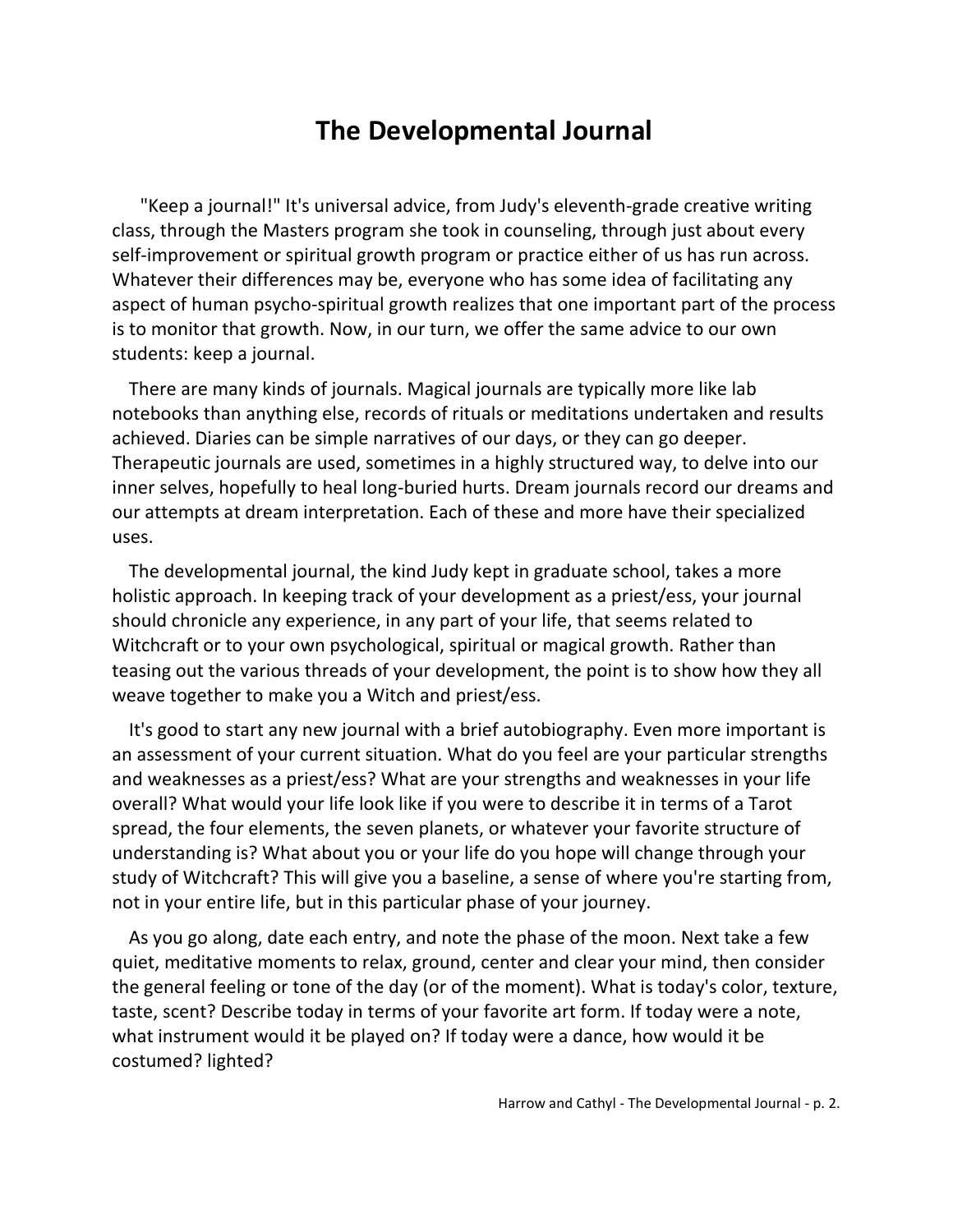After that, anything you do or experience that relates to your study goes in: books or articles you read, dreams, workshops you attended, contents of your meditations and reveries, rituals you participated in with a group and rituals you did alone, museum visits and walks in the woods, divinations you did for yourself or had done for you, anything.

You might also include occasional short excerpts from other people's writing or artwork that particularly move or inspire you, usually with a bit of explanation about what it means for you.

The most important items to include are events in your ordinary life that seem related to your current Wiccan training or activity. Are you facing any major problems or decisions at this time? The most important thing we are learning together is how to perceive the Sacred and the magical as they permeate everyday life.

Your journal is a place for you to explore the interconnections between all of these different experiences and how they all work together in your development as a Witch. So the idea is not just to report, but to reflect, to explore how you felt about it, what it meant to you, what you learned from it. Here are a few possible questions for reflection: they won't all apply to the same experiences, and there are an infinity of other possible questions:

- ▸ **Why did you seek this experience?** If what you are recording is something you chose to do, like read a book or go to a workshop, what was your original interest or hope or expectation, and to what extent was it fulfilled? Did the experience contain any surprises for you?
- ▸ **Why did this experience come up for you at this particular point?** If the experience was unplanned, like a dream or an apparently related event in your secular life, what connection do you see between the experience and your Wiccan work? What might your deep mind or the Gods be trying to show you?
- ▸ **What did you (or what might you) learn from this experience?** How does this experience relate to, interact with, confirm, contradict, build on other Craftrelated learning or activities you are engaged with at this stage? Does anything about this experience perplex you? How does this experience extend your personal knowledge base?
- ▸ **If you could do it over, would you respond to this situation differently?** If so, how? why?
- Harrow and Cathyl The Developmental Journal p. 2. ▸ **How might you share what you have learned?** Do you want to offer a workshop or write an article or in some other way share some of your new knowledge with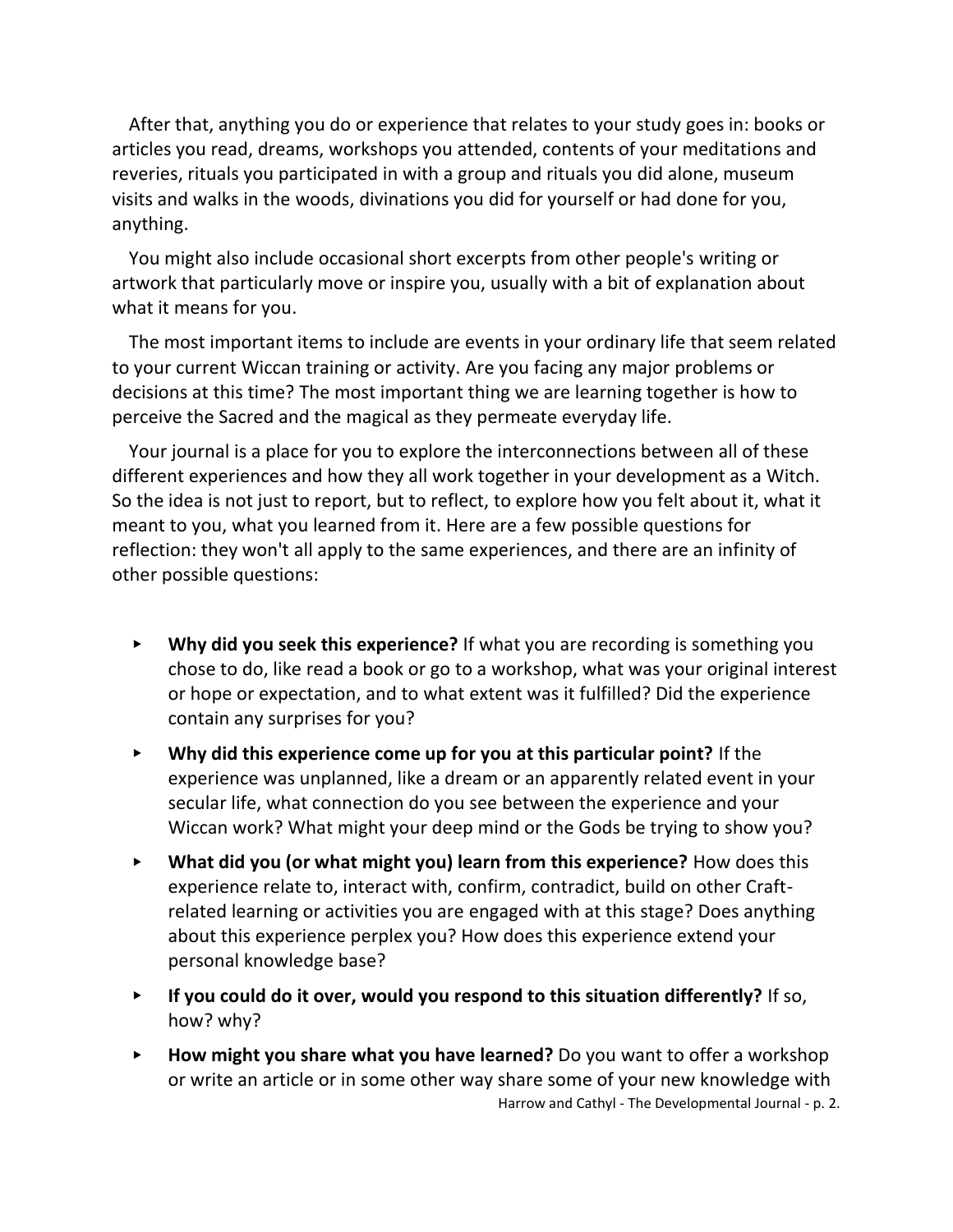the coven or with the community?

- ▸ **How do you feel about this experience?** Do you have any emotional reactions to this experience and what you've learned from it? Does this reaction surprise you in any way?
- ▸ **What does this experience and your reflections on it mean to you?** How does it support, challenge or expand other beliefs, understandings, meanings and values in your life?
- ▸ **Have you acquired any new skills from this experience?** How might you use these skills to foster your own growth or to serve the community?
- ▸ **Do you think you'll be doing anything differently** in either your religious or your secular life as a result of this experience?
- ▸ **Where would you like to go from here?** Does this experience raise any interesting questions for you? How do you think you might explore those additional questions?

Journal entries are not limited to words, and certainly not limited to words in paragraph form. Poetry, calligraphy, charts and diagrams, symbols, pictures you draw, even things you clip and paste in from elsewhere, all are appropriate. Remember, some of us are relatively more visual and others more verbal. Your journal should reflect your own learning and expressive styles, the way your own mind works.

Now, a few points about the practicalities of journal keeping.<sup>1</sup>

▸ **The book**: For some people, having a beautiful artifact to write in helps establish journal-keeping as a special and sacred activity. There are lovely bound blank books available in shops, or you could even make and/or decorate your own blank book.

 For others, that type of book is almost intimidating, too pretty to mess up -- a plain spiral notebook works better. They will be less inhibited knowing they can remove a really badly spoiled page. In any case, you'll want a book that easily opens and lies flat on a table or your lap.

 Using a word processor to make your journal entries allows you to keep an upto-date index of topics. This is particularly good for ritual records that might be consulted years later. On the other hand, unless your computer is fairly sophisticated, you are limited to words in straight lines. And, unless its a laptop,

<sup>1</sup> Many of these suggestions are based on the ideas of Lady Iontas.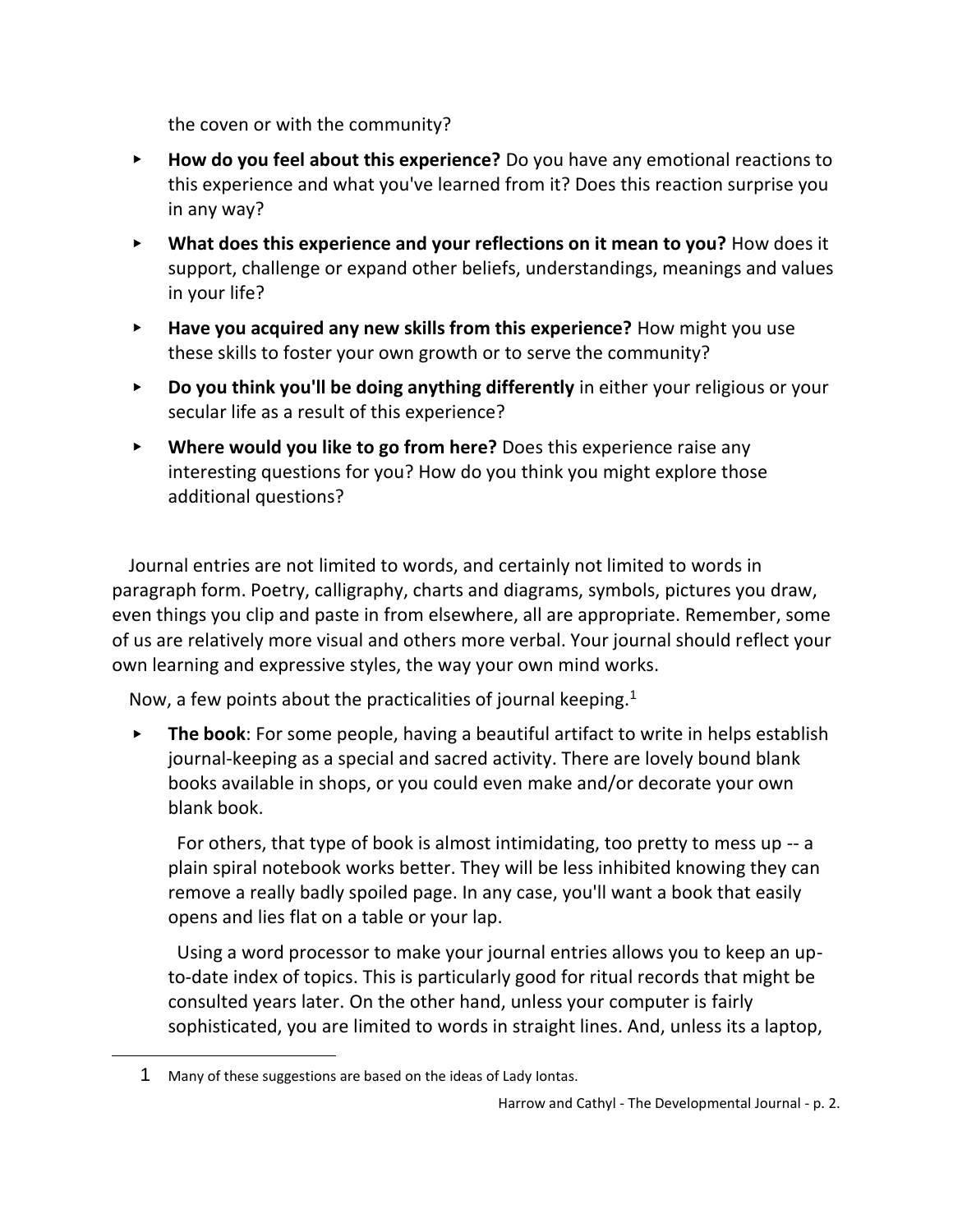you are confined to your desk. A notebook and pens can go anywhere, allowing you to maintain your journal at festivals or write out in the woods.

 If you use a ring binder, you can combine different types and colors of paper, handwritten and computer printed material, and even include clippings, artwork and photography in page protectors. But it's easier to lose pages from a ring binder (it helps to number the pages so that you can recover when all the pages slide out in a heap on your floor). All of these are entirely your own choice. Do whatever works best for you.

- ▸ **The paper**: Lined paper is easier to write on. Unlined paper is easier to draw on. Rough-textured paper may cause ink or paint to bleed. Recycled paper is more Earth-friendly. Acid-free archival paper lasts longer.
- ▸ **The pen**: If you think you'll be doing a fair amount of drawing, you'll want a collection of markers in different colors, not just a pen. Either way, you may find it helpful to regard your pen or pens as ritual tools and avoid using them for more secular purposes. In fact, it's a good idea to ritually consecrate both the book and the pen or pens.
- ▸ **The setting**: Some people like to have a set time and place for journal work. Experiment. First thing in the morning works best for some, bedtime works best for others.

 Still other people like to have their journal with them at almost all times, so they can catch ideas and feelings as they bubble up. Feel into your own work style, and follow your own preference. All that really matters is that you use your journal frequently.

Your journal is not so much absolutely secret as absolutely under your control. Don't leave your journal laying about. Nobody should ever see it without your carefullyconsidered permission. Do not show it to anyone casually. Don't let it be commonly known that you are keeping a journal at all, as journals have sometimes been subpoenaed.

No one should ever be required to show anyone else their journal. We believe that even requesting to see another person's journal is unacceptably invasive. Nonetheless, you may someday choose to share your journal with a mentor or a partner within a context of deep trust. Sharing on that level is entirely your prerogative.

Although there is no particular goal or end point to a process of life-long growth, it's a good idea to repeat the full-scale assessment exercise as you approach any major life passage. Initiation and Elevations are obvious, but also consider marriage, divorce,

Harrow and Cathyl - The Developmental Journal - p. 2.